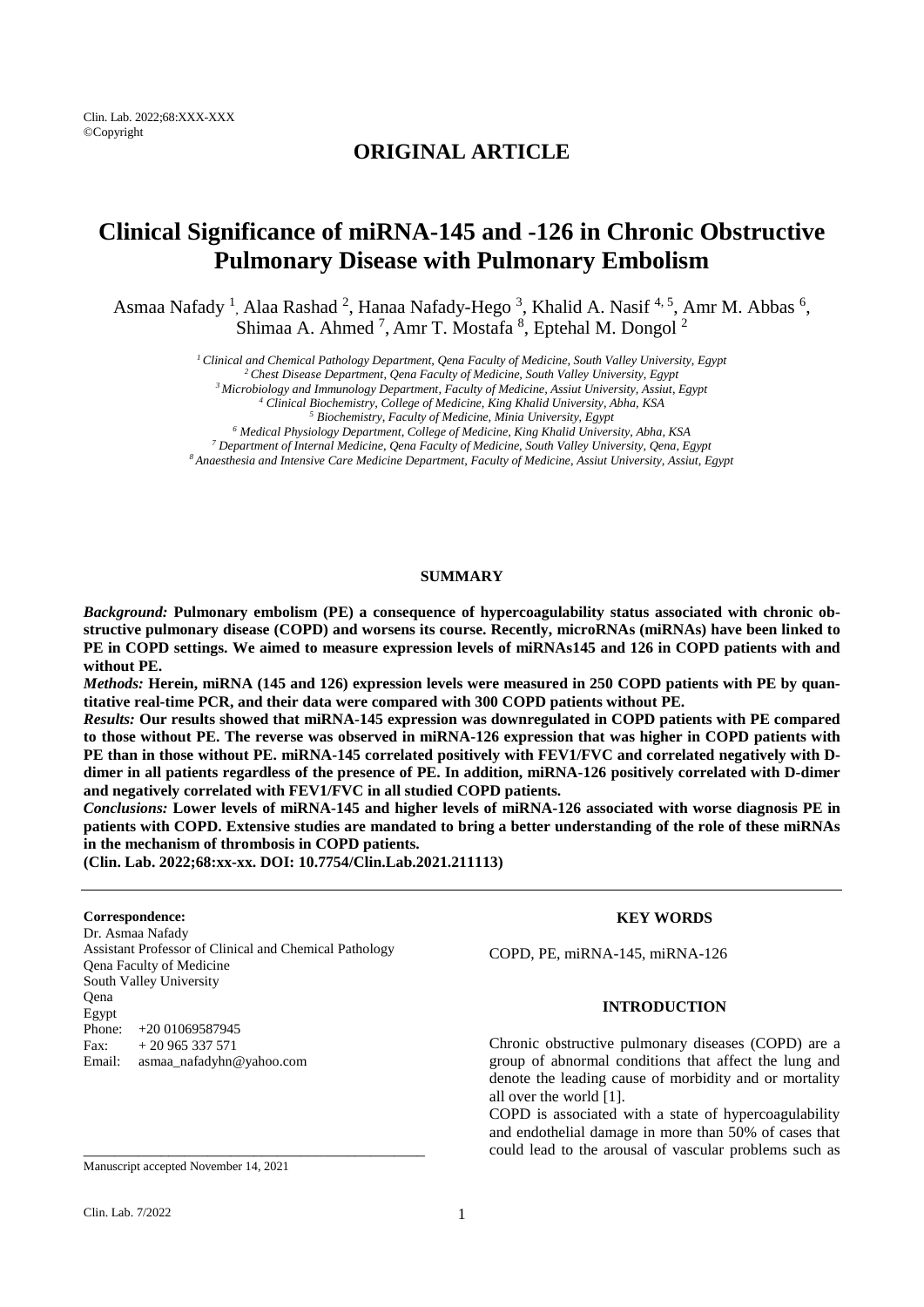pulmonary embolism (PE), ischemic conditions or secondary pulmonary hypertension [\[2,](#page-6-0)[3\]](#page-6-1).

Preceding studies described an increased prevalence of PE in COPD in a series of 197 consecutive patients with COPD and reported that the frequency of PE was 25% [\[4\]](#page-6-2), while another study recorded a lower prevalence of PE (16%) [\[5,](#page-6-3)[6\]](#page-6-4). D-dimer is a fibrin degradation product that helps diagnose thrombosis and is associated with the extent of PE on CTPA (Computerized Tomography Pulmonary Angiography) [\[7\]](#page-6-5).

Pathophysiological pathways clarifying how thrombosis is linked to COPD have been greatly expanded with the application of genomic studies. One developing and essential process controlling gene expression is epigenetics, which regulates gene packaging and autonomous appearance of variations in the DNA structure. Epigenetics, which involves DNA methylation, histone modifications, and activity of microRNAs (miRNAs) is providing new ways connecting genomics and environmental aspects [\[8\]](#page-6-6).

miRNAs are gaining superior importance in research as novel organizers of gene expression and playing a central role in numerous pathophysiological pathways. It was shown that these forms of non-coding regulatory RNAs are enrolled in numerous phases of inflammation which manifest some lung illnesses such as bronchial asthma and COPD [\[8,](#page-6-6)[9\]](#page-6-7). A number of miRNAs such as miRNA-155, miRNA-126, miRNA-21, and miRNA-146 have been described to regulate the pathogenic stimulus in the beginning and the advancement of vascular inflammatory process, neointimal injury development, atherosclerotic changes, and coronary artery disorders [\[9\]](#page-6-7).

Preceding reports identified that miRNA-145 plays a role in adjusting the role of the airway smooth muscle (ASM), which adds to the restoration of the airway in the occurrence of COPD and its concomitant chronic inflammation. Meanwhile, Sahu and his co-authors recognized that miRNA-145 values were reduced in venous thrombosis patients and inversely correlated with amplified tissue factor (TF) levels in their cases [\[10\]](#page-6-8). miR-NA-126 is expressed mainly in endothelial cells and has been revealed to adjust vascular uprightness and progressing angiogenesis [\[11\]](#page-6-9).

Herein, we examined the levels of miRNA (145 and 126) expressions in COPD patients with and without PE.

## **MATERIALS AND METHODS**

A group of 550 COPD patients was categorized based on the occurrence of PE: a group of COPD with PE (250 patients), and a group of COPD without PE (300 patients), were admitted to chest sections of two tertiary hospitals in the period from May 2016 to July 2019. Both general and chest examination were performed on all patients, COPD diagnosis was established based on the GOLD standard [\[12\]](#page-6-10).

A written informed agreement was acquired from all patients. The study protocol was permitted by the Faculty of Medicine Ethical Committee. Rejection criteria were as follows: patients with coronary heart disorders, bronchial asthma, allergic rhinitis, and atopic conditions and patients with suspicious nodule or diagnosed as lung cancer or any current or history of previous malignancy were excluded. Sampling was done before any anticoagulation treatment had been started and patients on regular anticoagulants were excluded from the study.

All patients underwent pulmonary function evaluation of the forced expiratory volume in one second (FEV1), forced vital capacity (FVC). PEF and FEV1/FVC was carried out on all patients with respect to the global strategies [\[13\]](#page-6-11) by means of Cosmed SrL (Quark PFTs ergo, P/N Co9035 12-99; Italy).

## **Blood samples**

A total of 4 mL of venous sample were obtained from all participating patients, and then allocated into two tubes, ethylene diamine tetraacetic acid (EDTA) tube and sodium citrate tube.

Two milliliters of blood were added into sodium citrate (nine parts blood to one part sodium citrate), and samples were handled within 1 hour. After centrifugation at 2,000 rpm for 15 minutes at 20°C, plasma was aliquoted and kept at -80°C. All samples were liquefied for the Liatest D-Dimer test (Stago) (Diagnostica Stago, 3 allée, Asnieres sur Steine, France). Patients who recorded abnormally raised D-dimer underwent further investigation by CT pulmonary angiography to confirm pulmonary embolism. CTPA was done after sampling using a Siemens Somatom Sensation 64 CT scanner (Siemens Healthineers, Erlangen, Germany). Two milliliters blood were added to the EDTA coated tube. The tube was then centrifuged at 2,000 rpm for 5 minutes, and then plasma was transferred into an RNase-free tube for isolation of RNA. Plasma was kept at -80°C until miRNA-145 and -126 analyses were accomplished for all patients.

### **RNA isolation and reverse transcription (RT)**

Total RNA was isolated from plasma by using RNA MiniPrep Kit (Zymoresearch, Catalog No. R2053, CA, USA). The RNA pureness and amount were determined by a Biotech Nanodrop system. Poly (A) polymerase linked enzyme (NEB, USA; Cat. no. M0276L) was used to magnify the poly-A tail of the noncoding miRNAs, and RT was done using a Thermo Scientific Reverse kit cDNA (Thermo Fisher Scientific, Waltham, MA, USA). Reverse transcription and determination of miRNA expression was done by quantitative real-time PCR (qRT-PCR). The total RNA was reverse transcribed by a Taq-Man MicroRNA RT kit (Thermo Fisher Scientific) according to the manufacturer's protocol. The detected miRNAs were estimated by qRT-PCR with Taqman miRNA assay (Thermo Fisher Scientific) according to the manufacturer's instructions. miRNA-145 (assay ID 002278) and miRNA-126 (assay ID 002658).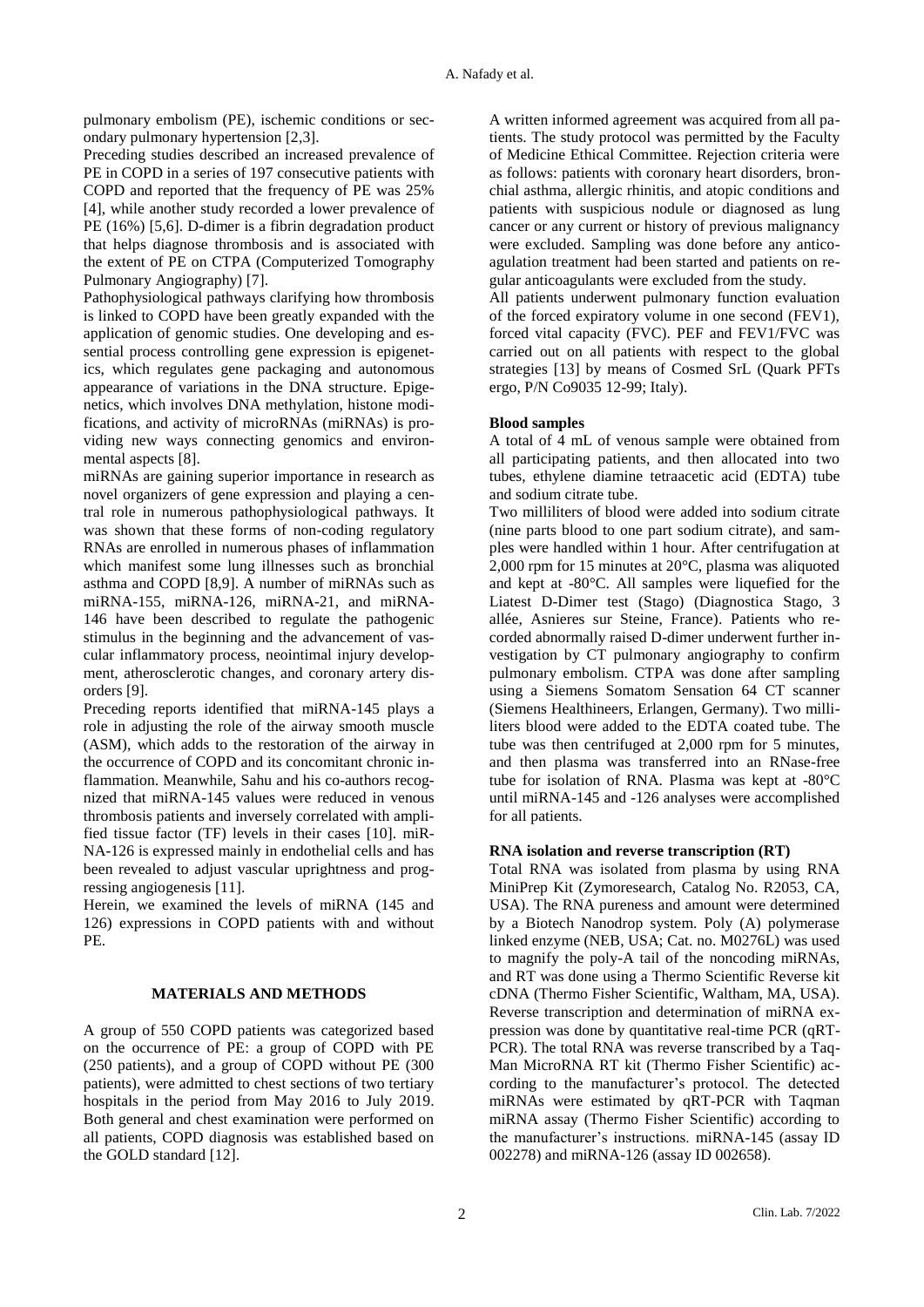#### **QRT-PCR analysis of miRNAs**

Quantitative real-time PCR (qRT-PCR) was done using a 7500 Fast Real-Time PCR System (Applied Biosystems, CA, USA) as follows: hot-start phase at 95°C for 7 minutes, followed by a preliminary denaturation phase for 20 seconds at 95ºC, then the annealing phase for 60 seconds at  $59^{\circ}$ C, for 40 cycles, and lastly the extension phase for 60 seconds at 59ºC, for 40 repeated cycles. We used U6-snRNA as an internal control to normalize the CT values of the target mRNAs. The total amount of tested miRNAs was computed using the equation  $2^{-\Delta\Delta Ct}$ , where  $\Delta$ Ct = Ct (targeted miRNA) - Ct (internal control gene). All of the assays were performed in triplicate and one no-template control (NTC) was carried out in each experiment [\[14\]](#page-7-0).

The current study was approved by the Official Review Board of Assiut and South Valley Universities, Egypt. Patients contributed to the research after explaining the objectives and steps of the study to them and attaining their agreement of sharing. Written informed consent was obtained from all enrolled patients and all the processes of the study were in accordance with the last update of the declaration of Helsinki [\[15\]](#page-7-1).

#### **Statistical analysis**

Statistical Package for Social Sciences (SPSS), version (21) (IBM SPSS Statistics for Windows; IBM Corporation, Armonk, NY, USA) was used for data analysis. Quantitative data was presented as mean ± standard error (SEM) and qualitative data was presented in the form of frequency and percentage. Independent sample *t*-test or chi-squared test was used to determine the statistically significant variances among the study groups. Pearson's correlation was used to compare the studied parameters.  $p \le 0.05$  reflected significance.

#### **RESULTS**

#### **COPD patients' characteristics**

Table 1 showed the features of study groups of the current study. COPD patients were classified regarding the presence or absence of pulmonary artery thrombosis into a group of COPD with pulmonary embolism (250 patients) and COPD without pulmonary embolism (300 patients). The age is equivalent within the two groups with a mean  $\pm$  SD of 62.1  $\pm$  12.1 and 59.3  $\pm$  11.1 (p = 0.06) for the group with PE or without PE, respectively. Concerning gender distribution, the female percentage was  $35.2\%$  and  $30.7\%$  (p = 0.399) for the groups with PE and without PE, respectively, with no statistical alteration. Examination of D-dimer revealed significantly higher levels in COPD patients with pulmonary embolism than those lacking embolism (mean  $\pm$  SD are 2.422.4  $\pm$  433.7, and 68.1  $\pm$  104.3 with PE and without PE, respectively,  $p < 0.0001$ ).

Figure 1 demonstrated a significant difference in the lung functions: FVC, FEV1, PEF and FEV1/FVC between COPD patients having a pulmonary embolism and those who did not. We observed statistically significant worse pulmonary function parameters in the group of COPD with PE than those with only COPD.

## **Expression patterns of miRNA-145 and miRNA-126 levels in the COPD patients with regard to the presence of PE**

miRNA-145 fold change level was decreased in the group of pulmonary embolism compared to those without pulmonary embolism (mean  $\pm$  SD are 5.6  $\pm$  2.2 and  $1,747 \pm 689.6$  for groups with PE and without PE, respectively,  $p < 0.0001$  (Figure 2, right). Plasma miR-NA-126 fold change level was increased in patients without pulmonary embolism compared to the PE patients (mean  $\pm$  SD are 3,206.1  $\pm$  335.4, and 674.9  $\pm$ 308.1, respectively)  $p < 0.0001$  (Figure 2, left).

## **Correlations between miRNA-126 and miRNA-145 levels and D-dimer**

Correlations between miRNA-126 and miRNA-145 fold change levels in COPD subjects were shown in Figure 3. A significant negative correlation was observed between miRNA-126 and miRNA-145 in both study groups ( $R2 = 0.827$  in COPD without PE and  $R2 =$ 0.675 in COPD with PE and  $p < 0.0001$ ). A significant positive correlation was detected between miRNA-126 and D-dimer level in COPD with PE  $(R2 = 0.955$  and  $p < 0.0001$ ), while a significant negative correlation was observed between miRNA-145 and D-dimer level in COPD with PE ( $R2 = 0.671$  and  $p < 0.0001$ ).

#### **Correlations between miRNA-126 levels and pulmonary function parameters**

Correlations between miRNA-126 and FVC, FEV1, PEF and FEV1/FVC in COPD with PE and COPD without PE were shown in Table 2. Significant positive correlations were observed between miRNA-126 and FVC (R2 = 0.036 and  $p = 0.002$ ), significant negative correlations were observed between miRNA-126 and FEV1, PEF, FEV1/FVC in COPD with PE  $(R2 = 0.057$ and  $p < 0.0001$ ,  $R2 = 0.113$  and  $p < 0.0001$ , and  $R2 =$ 0.923 and  $p < 0.0001$ , respectively). Also, in the group of COPD lacking PE negative correlations, Table 2 shows the correlations observed between miRNA-126 and FVC, FEV1, PEF, FEV1/FVC (R2 =  $0.208$  and  $p <$ 0.0001, R2 = 0.482 and  $p = 0.151$ , (R2 = 0.249 and  $p <$ 0.0001, and  $R2 = 0.819$  and  $p < 0.0001$ , respectively).

## **Correlations between miRNA-145 levels and pulmonary function parameters**

Correlations between miRNA-145 and FVC, FEV1, PEF and FEV1/FVC in COPD with PE and COPD without PE were shown in Table 3. Significant positive correlations were observed between miRNA-145 and FVC, FEV1, PEF, FEV1/FVC in COPD without PE (R2  $= 0.112$  and  $p < 0.0001$ , R2  $= 0.330$  and  $p < 0.0001$ , R2  $= 0.175$  and  $p < 0.0001$ ), and R2  $= 0.787$  and p  $<$ 0.0001, respectively). While in group of COPD with PE, positive correlations were observed between miR-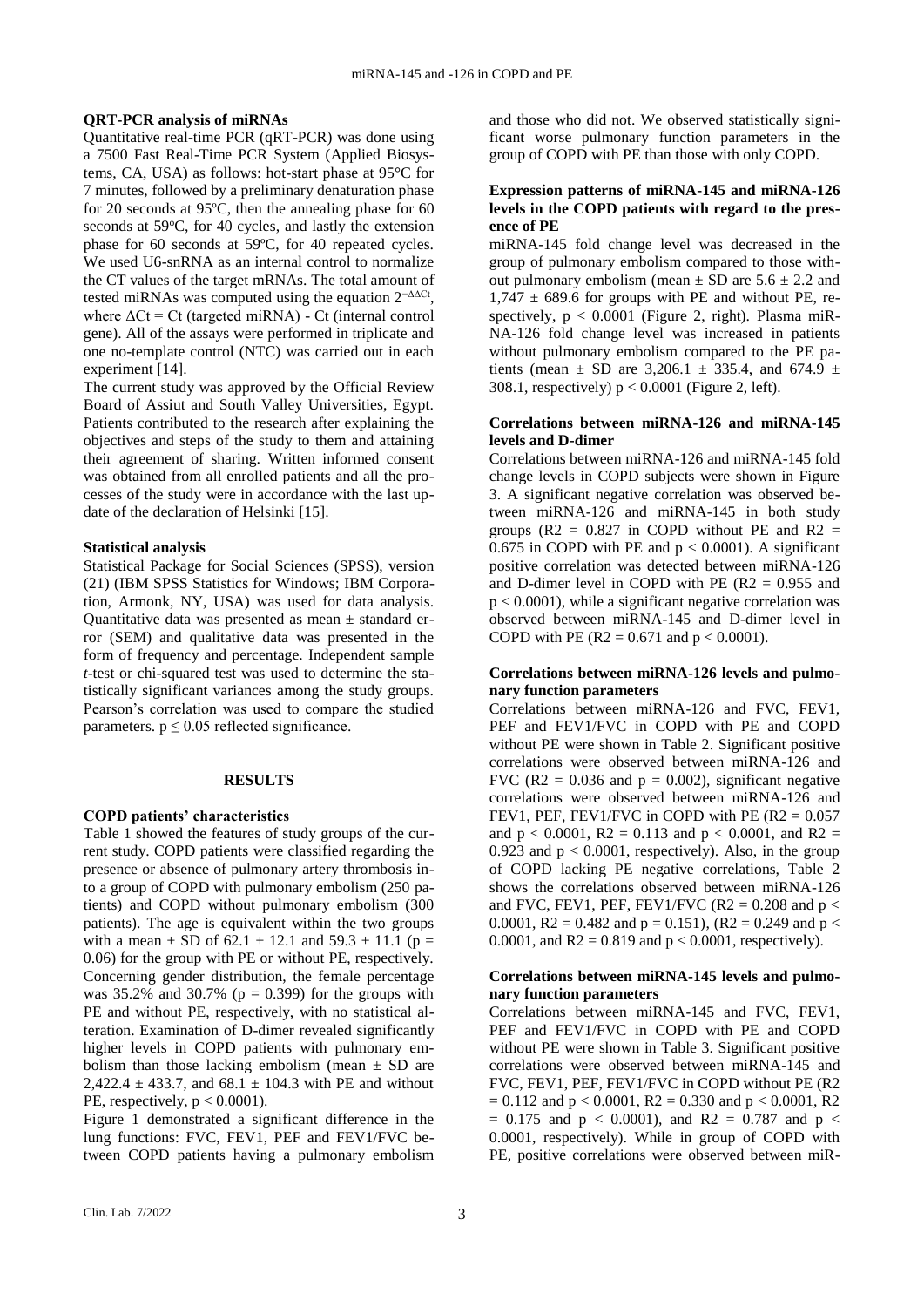#### A. Nafady et al.

| Table 1. The characteristics and demographic data of the groups in the current study. A group of COPD with pulmonary |  |  |  |  |
|----------------------------------------------------------------------------------------------------------------------|--|--|--|--|
| embolism (250 patients) and a group of COPD without pulmonary embolism (300 patients).                               |  |  |  |  |

| <b>Variables</b>                 | <b>COPD</b> with PE<br>(250) | <b>COPD</b> without PE<br>(300) | p-value  |
|----------------------------------|------------------------------|---------------------------------|----------|
| Age (mean $\pm$ SD) (years)      | $62.1 \pm 12.1$              | $59.3 \pm 11.1$                 | 0.06     |
| Gender (female $(\frac{9}{6})$ ) | 88 (35.2%)                   | $92(30.7\%)$                    | 0.399    |
| D-dimer                          | $2422.4 \pm 433.7$           | $68.1 \pm 104.3$                | < 0.0001 |
| FEV1                             | $31.5 \pm 10.5$              | $56.7 \pm 27.7$                 | < 0.0001 |
| <b>FVC</b>                       | $48.6 \pm 18.1$              | $63.4 \pm 27.8$                 | < 0.0001 |
| <b>PEF</b>                       | $24 \pm 9.3$                 | $36.4 \pm 20.1$                 | < 0.0001 |
| <b>FEV/FVC</b>                   | $47.4 \pm 7.6$               | $67.5 \pm 10.2$                 | < 0.0001 |

**Table 2. Correlation between miRNA-126 expressions (fold changes) and clinicopathological features of chronic obstructive pulmonary disease (COPD) patients.**

|                 | miRNA-126 expression (fold changes) |                              |                                 |          |  |  |
|-----------------|-------------------------------------|------------------------------|---------------------------------|----------|--|--|
|                 |                                     | <b>COPD</b> with PE<br>(250) | <b>COPD</b> without PE<br>(300) |          |  |  |
|                 | R <sub>2</sub>                      | p-value                      | R <sub>2</sub>                  | p-value  |  |  |
| <b>FVC</b>      | 0.036                               | 0.002                        | 0.208                           | < 0.0001 |  |  |
| FEV1            | 0.057                               | < 0.0001                     | 0.482                           | < 0.0001 |  |  |
| <b>PEF</b>      | 0.113                               | < 0.0001                     | 0.249                           | < 0.0001 |  |  |
| <b>FEV1/FVC</b> | 0.923                               | < 0.0001                     | 0.819                           | < 0.0001 |  |  |
| D-dimer $ng/mL$ | 0.955                               | < 0.0001                     | 0.64                            | < 0.0001 |  |  |

**FEV1 - forced expiratory volume in one second, FVC - forced vital capacity, PEF - peak expiratory flow.**

**Table 3. Correlation between miRNA-145 (fold changes) and clinicopathological features of chronic obstructive pulmonary disease (COPD) patients.**

|                 | miRNA-145 expression (fold changes) |          |                                 |          |  |
|-----------------|-------------------------------------|----------|---------------------------------|----------|--|
|                 | <b>COPD</b> with PE<br>(250)        |          | <b>COPD</b> without PE<br>(300) |          |  |
|                 | R <sub>2</sub>                      | p-value  | R <sub>2</sub>                  | p-value  |  |
| <b>FVC</b>      | 0.033                               | 0.002    | 0.112                           | < 0.0001 |  |
| FEV1            | 0.064                               | < 0.0001 | 0.330                           | < 0.0001 |  |
| <b>PEF</b>      | 0.077                               | < 0.0001 | 0.175                           | < 0.0001 |  |
| <b>FEV1/FVC</b> | 0.566                               | < 0.0001 | 0.787                           | < 0.0001 |  |
| D-dimer $ng/mL$ | 0.671                               | < 0.0001 | 0.64                            | < 0.0001 |  |

**FEV1 - forced expiratory volume in one second, FVC - forced vital capacity, PEF - peak expiratory flow.**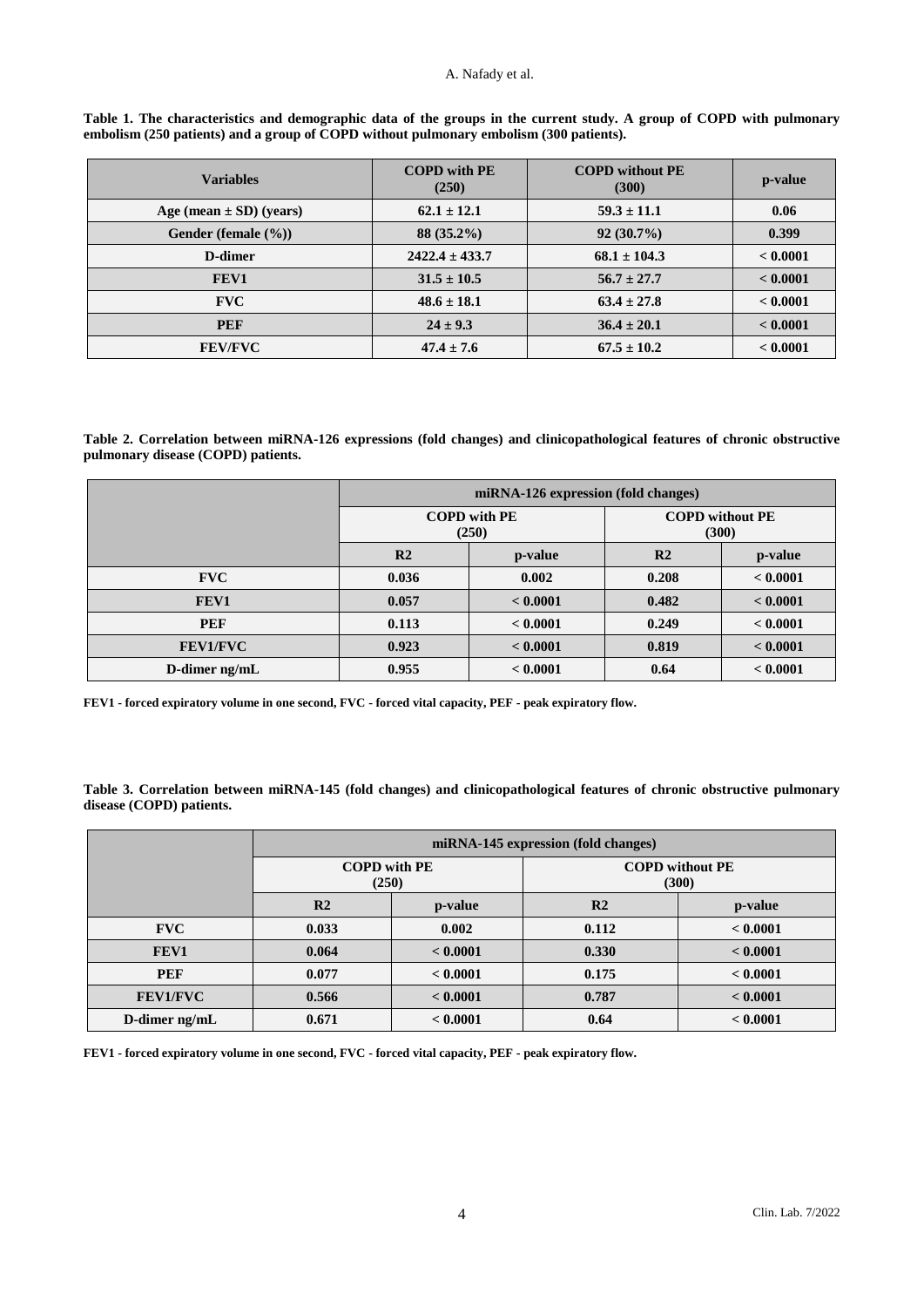

**Figure 1. Difference in the lung function: FVC, FEV1, PEF and FEV1/FVC between COPD patients with and without pulmonary embolism.**





**Right: miRNA-145 is significantly higher in COPD patients without PE. Left: miRNA-126 is significantly higher in COPD patients with PE.**

NA-145 and FVC, FEV1, PEF, FEV1/FVC (R2 = 0.033 and  $p = 0.002$ ,  $R2 = 0.064$  and  $p < 0.0001$ ,  $R2 = 0.077$ 

and  $p < 0.0001$ ), and R2 = 0.566 and  $p < 0.0001$ , respectively) (Table3).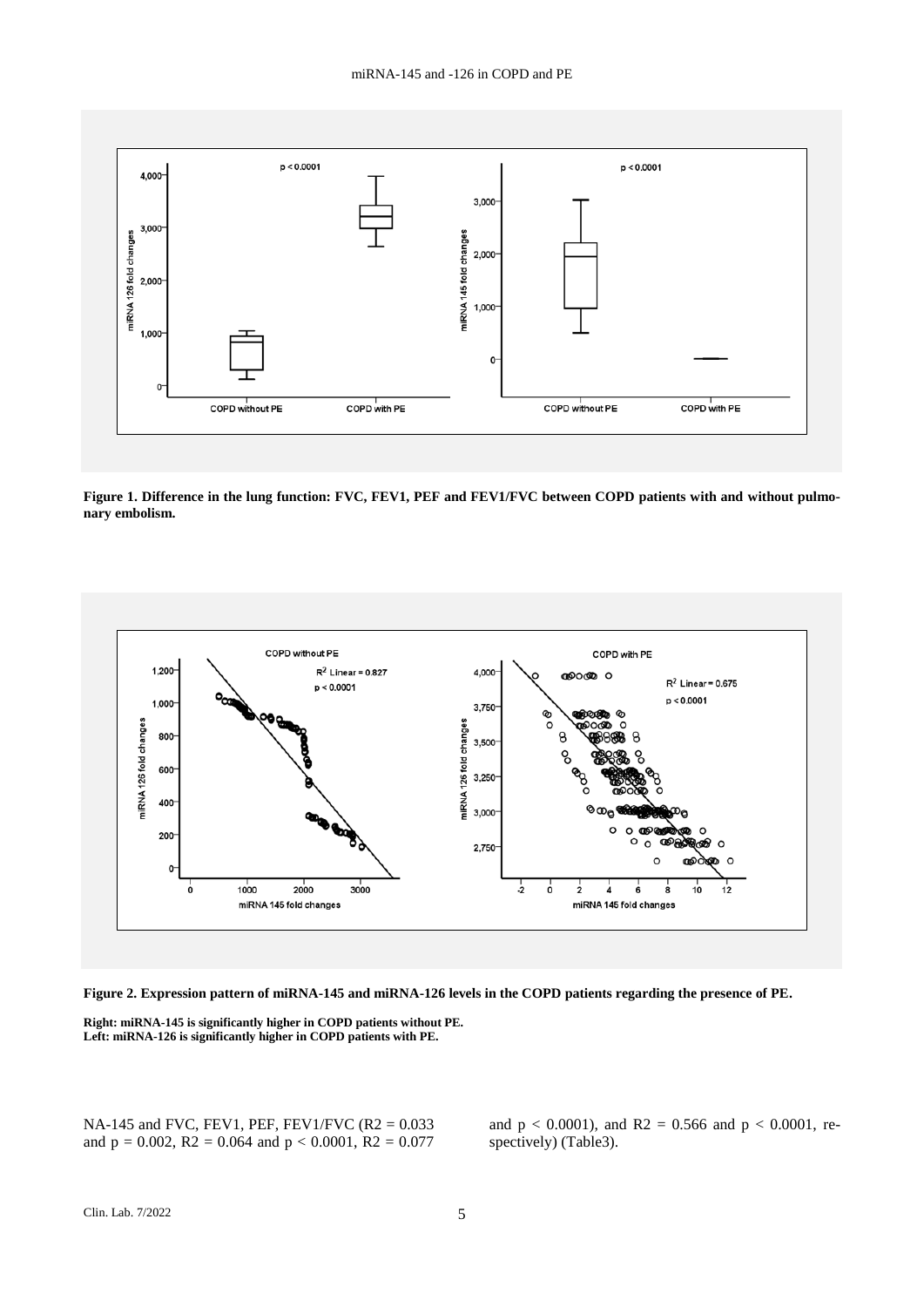



**Figure 3. Correlations between miRNA-126 and miRNA-145 levels.**

**Right: Significant negative correlation between miRNA- 126 and miRNA-145 in COPD patients with PE. Left: Significant negative correlation between miRNA-126 and miRNA-145 in COPD patients without PE.**

#### **DISCUSSION**

Chronic obstructive lung disorders are accompanied by a high incidence of blood vessel problems as pulmonary artery thrombus formation (PE) due to the occurrence of hypercoagulability conditions in those patients. PE is a worse condition that yields noteworthy right-side heart dysfunction [\[3\]](#page-6-1). Latest publications point toward hemostasis disorders occurring in COPD patients and how they play a crucial role in the course of the illness and a worsened outcome. miRNA-155, miRNA-126, miRNA-21, and miRNA-145 may regulate the pathogenic signaling in the development of vascular drawbacks related to COPD [\[11\]](#page-6-9).

In our own present cross-sectional study, we have analyzed the levels of miRNA-126 and miRNA-145 in two study groups (COPD patients, COPD problematically associated with PE). Herein, COPD patients accompanied with PE showed raised expression levels of miR-NA-126 in comparison to those with no PE. In addition, patients complicated with PE revealed lower miRNA-145 expression levels when studied against those not complicated with PE.

Moreover, the fold change levels of miRNA-126 were negatively correlated with all parameters of the respiratory function test and expressed significant negative correlation with the values of D-dimer.

Interestingly, the estimated levels of miRNA-145 were positively correlated with all parameters of the respiratory function test and demonstrated a significant positive correlation with D-dimer values.

Our results were incongruent with Wang and his colleges who found higher miRNA-145 expression levels in COPD patients than controls [\[16\]](#page-7-2) and in agreement with Shauet et al. who found reduced miRNA-145 levels in patients with venous thrombosis with an inverse trend between miRNA-145 and tissue factor expression levels [\[10\]](#page-6-8). This regulation may be mediated by downregulating the tissue factor (TF) expression that is a critical trigger for the initiation of the extrinsic pathway of the coagulation cascade. miRNA-145 also promotes system cell differentiation and suppresses tumor formation by silencing gene expression networks in many cell types. It is important to note KLF4 is probably a major effector molecule for the differentiation and tumor-suppressive properties of miRNA-145. KLF4 is a validated target of miRNA-145 with a significant effect on profiles of gene expression in stem and tumor cells.

Conversely, miR-145 has been recognized by Carols and his colleagues as the furthermost talented biomark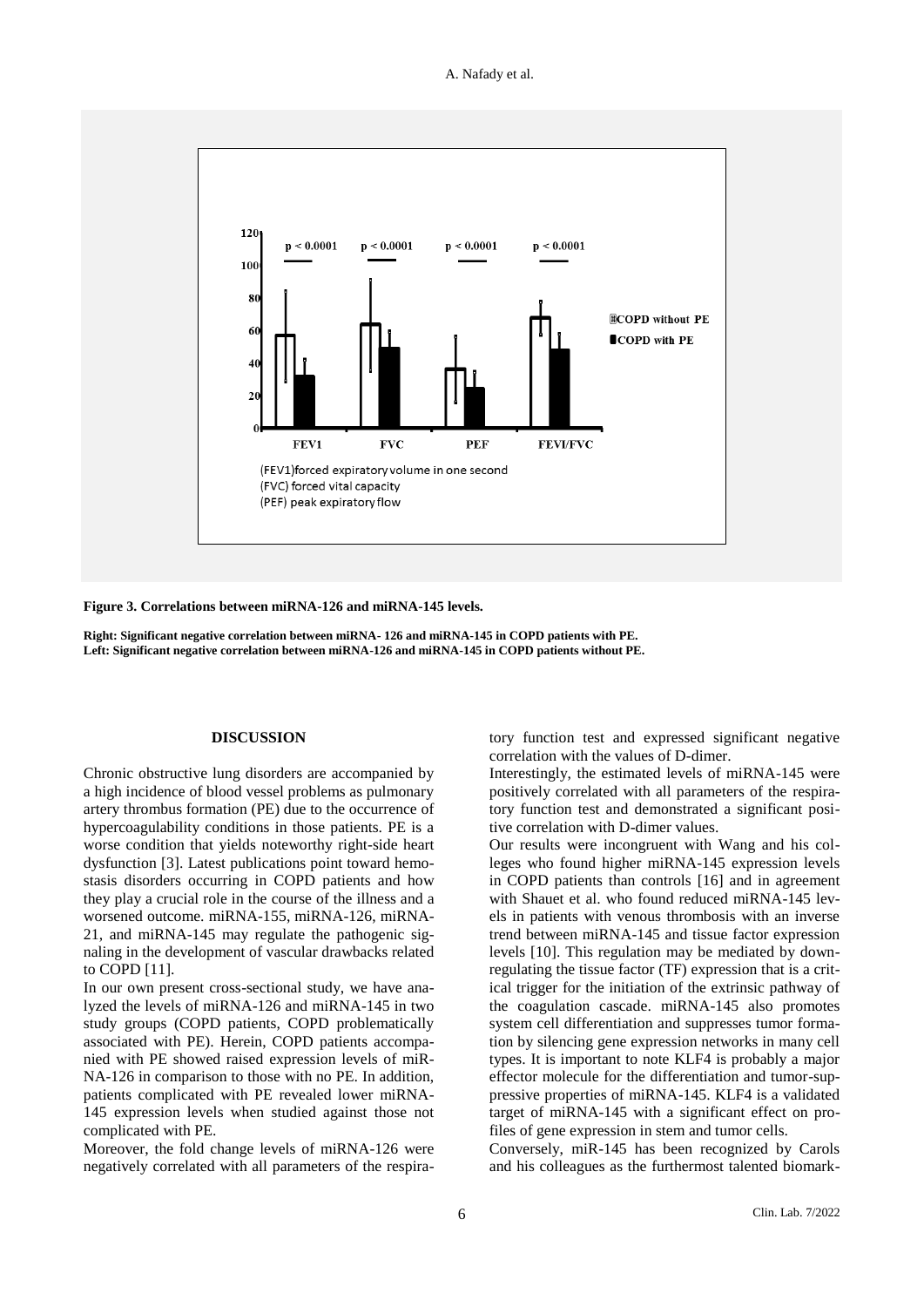ers of the pathogenesis of heart and lung diseases and participates in the stabilization of atheromatous plaque  $[17]$ .

Our finding that miRNA-126 expression level was higher in the COPD patients complicated with PE than those without PE was in agreement with the findings of a recent study that thrombocyte-specific over expression of miRNA-126 is concomitant with larger laser-induced thrombi than in controls, an effect that is prevented by a direct thrombin inhibitor [\[18\]](#page-7-4). Contrary to our findings, François Potus and his colleagues found that right-sided heart failure in patients with raised pulmonary artery pressure is associated with miRNA-126 downregulation [\[19\]](#page-7-5).

This finding can be attributed to the fact that miRNA-126 potentiates MAP (mitogen-activated protein) kinase signaling downstream from VEGF (vascular endothelial growth factor) and FGF (fibroblast growth factor), which act as potent inducers of angiogenesis. The positive correlations between levels of miRNA-126 and thrombin generation markers in human plasma support a key role for miRNA-126 in platelet-mediated thrombin generation [\[18\]](#page-7-4). The endothelial cell-specific miR-NA-126 signals the need for endothelial repair through its transfer from apoptotic endothelial cells in microvesicles. The pro-angiogenic consequence of miRNA-126 has been credited to the repression of SPRED-1 (Sprouty-related, EVH1 domain-containing protein 1), an adverse controller of the VEGF signaling trail, which leads to the stimulation of MAPK (mitogen-activated protein kinase) system in compliance with VEGF [\[18\]](#page-7-4). Our findings confirm that the environment of the lungs acts on the progression of the COPD and many biological factors participate in the pathogenesis.

## **CONCLUSION**

miRNA-126 and -145 could be used for better understanding of the mechanism of thrombosis in COPD patients and might be used as prognostic and therapeutic targets in COPD patients to reduce the susceptibility to PE after future large scale studies.

We were restricted by the selection of only two miR-NAs, while many miRNAs may be involved in COPD and PE. Thus, a large panel should be considered to know more details about their roles in COPD pathogenesis. Nevertheless, our results can encourage research in this field, even if a large-scale validation study across multiple centers is required.

## **Ethical Approval:**

The current study was approved by the Official Review Board of Assiut and South Valley Universities, Egypt. Patients contributed to the research after explaining the objectives and steps of the study to them and attaining their agreement of sharing. Written informed consent was obtained from all enrolled patients and all the processes of the study were in accordance with the last update of the Declaration of Helsinki.

#### **Declaration of Interest:**

The authors have no conflicts of interest to announce.

## **References:**

- 1. Lacedonia D, Palladino GP, Foschino-Barbaro MP, Scioscia G, Carpagnano GE. Expression profiling of miRNA-145 and miRNA-338 in serum and sputum of patients with COPD, asthma, and asthma-COPD overlap syndrome phenotype. Int J Chron Obstruct Pulmon Dis 2017;12:1811-7. (PMID: 28694694)
- <span id="page-6-0"></span>2. Prescott SM, Richards KL, Tikoff G, Armstrong JD, Jr., Shigeoka JW. Venous thromboembolism in decompensated chronic obstructive pulmonary disease. A prospective study. Am Rev Respir Dis 1981;123:32-6. (PMID: 7458085)
- <span id="page-6-1"></span>3. Gao H, Liu H, Li Y. Value of D-dimer levels for the diagnosis of pulmonary embolism: An analysis of 32 cases with computed tomography pulmonary angiography. Exp Ther Med 2018;16:1554- 60. (PMID: 30112074)
- <span id="page-6-2"></span>4. Tillie-Leblond I, Marquette CH, Perez T, et al. Pulmonary embolism in patients with unexplained exacerbation of chronic obstructive pulmonary disease: prevalence and risk factors. Ann Intern Med 2006;144:390-6. (PMID: 16549851)
- <span id="page-6-3"></span>5. Rizkallah J, Man SFP, Sin DD. Prevalence of pulmonary embolism in acute exacerbations of COPD: a systematic review and metaanalysis. Chest 2009;135:786-93. (PMID: 18812453)
- <span id="page-6-4"></span>6. Konstantinides SV, Torbicki A, Agnelli G, et al. 2014 ESC guidelines on the diagnosis and management of acute pulmonary embolism. Eur Heart J 2014;35:3033-69, 3069a-3069k. (PMID: 25173341)
- <span id="page-6-5"></span>7. Ji Y, Sun B, Juggessur-Mungur KS, Li Z, Zhang Z. Correlation of D-dimer level with the radiological severity indexes of pulmonary embolism on computed tomography pulmonary angiography. Chin Med J (Engl) 2014;127:2025-9. (PMID: 24890146)
- <span id="page-6-6"></span>8. Perez-Sanchez C, Barbarroja N, Messineo S, et al. Gene profiling reveals specific molecular pathways in the pathogenesis of atherosclerosis and cardiovascular disease in antiphospholipid syndrome, systemic lupus erythematosus and antiphospholipid syndrome with lupus. Ann Rheum Dis 2015;74:1441-9. (PMID: 24618261)
- <span id="page-6-7"></span>9. Weber C, Schober A, Zernecke A. MicroRNAs in arterial remodelling, inflammation and atherosclerosis. Curr Drug Targets 2010; 11:950-6. (PMID: 20415650)
- <span id="page-6-8"></span>10. Sahu A, Jha PK, Prabhakar A, et al. MicroRNA-145 Impedes Thrombus Formation via Targeting Tissue Factor in Venous Thrombosis. EBioMedicine 2017;26:175-86. (PMID: 29217135)
- <span id="page-6-9"></span>11. Fish JE, Santoro MM, Morton SU, et al. miR-126 regulates angiogenic signaling and vascular integrity. Dev Cell 2008, 15:272- 84. (PMID: 18694566)
- <span id="page-6-10"></span>12. Lipari M, Smith AL, Kale-Pradhan PB, Wilhelm SM. Adherence to GOLD Guidelines in the Inpatient COPD Population. J Pharm Pract 2018;31:29-33. (PMID: 29278993)
- <span id="page-6-11"></span>13. Hankinson JL, Odencrantz JR, Fedan KB. Spirometric reference values from a sample of the general U.S. population. Am J Respir Crit Care Med 1999;159:179-87. (PMID: 9872837)